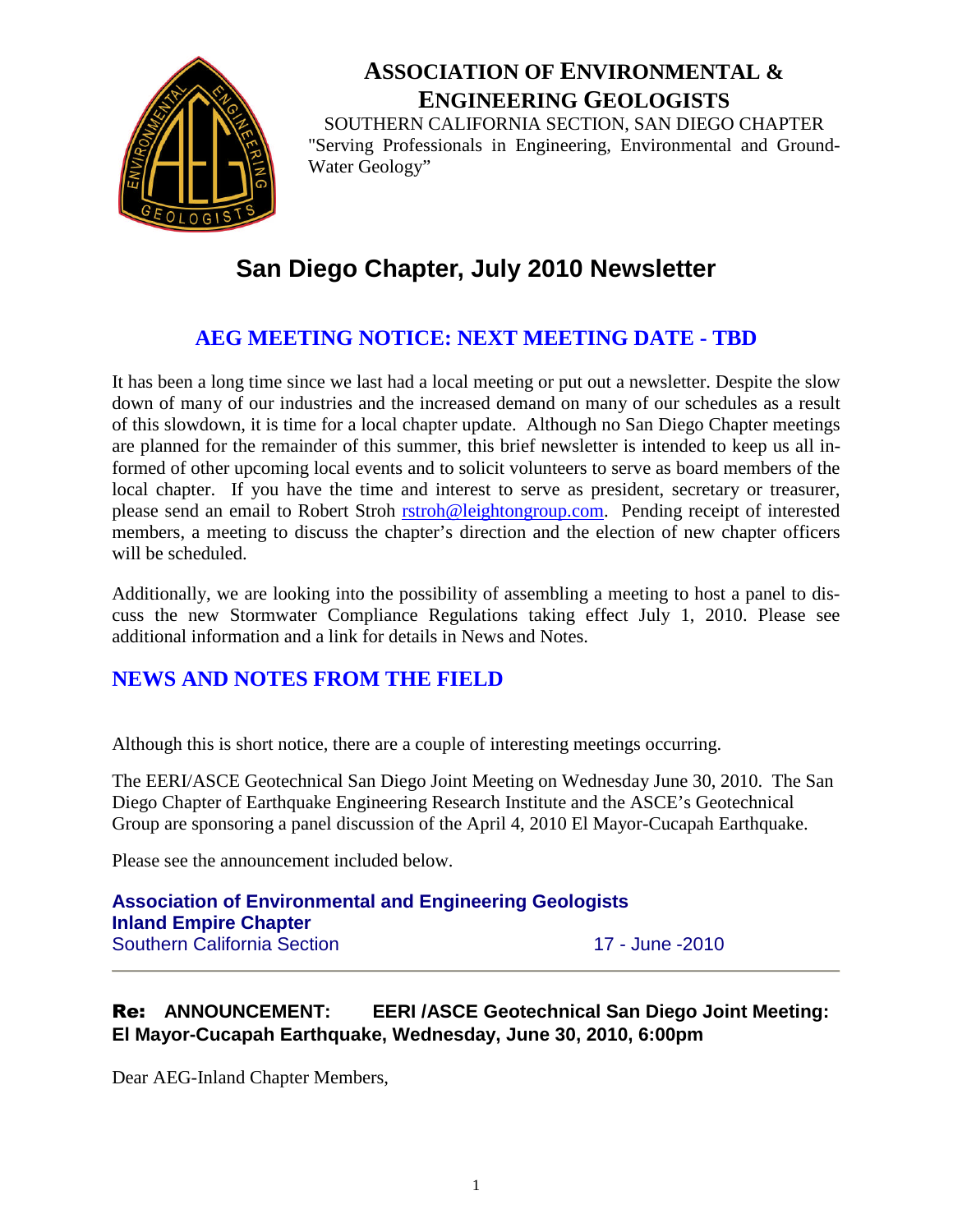

AEG SAN DIEGO CHAPTER, JUNE 2009 NEWSLETTER "Serving Professionals in Engineering, Environmental and Ground-Water Geology"

This is a service announcement regarding an upcoming panel discussion of the 2010 El Mayor-Cucapah Earthquake that is being jointly sponsored by ASCE's Geotechnical Group and the San Diego Chapter of Earthquake Engineering Research Institute (EERI). For carpooling interests, contact AEG-Inland Chapter Chair Doug Johnston at [djohnston@petra-inc.com.](mailto:djohnston@petra-inc.com) The meeting will be held on **Wednesday, June 30, 2010** and will consist of a panel discussion with the following topic:

## **The M<sup>w</sup> 7.2, El Mayor-Cucapah Earthquake of April 4, 2010**

One of the dominant natural hazards in the San Diego region is earthquakes. Assessment of and preparation for this hazard requires an understanding of the current vulnerability of the built environment, the potential losses that could occur, and our disaster response preparedness. Urban growth, aging of buildings and infrastructure, and better scientific understanding of seismicity and seismic engineering provide compelling reasons to revisit local seismic risk.

This panel discussion will provide a forum for a stimulating, multidisciplinary discussion of earthquake hazard in the San Diego Region. We will discuss the recent El Mayor-Cucapah Earthquake, fault rupture and geologic aspects, geotechnical issues, and effects on buildings, bridges and water and water waste systems. In addition we will discuss implications for the San Diego region.

We are inviting six panelists who will initiate the discussion on specific issues. Each panelist will make a 10-minute presentation and then there will be an open floor discussion. Your experience, knowledge and perspective are valuable, and we hope you will participate in this discussion. This dinner panel discussion will be another step for the preparation of the 2011 EERI Annual Meeting that will take place in San Diego, February, 2011.

#### **Panelists**

*Tom Rockwell*, San Diego State University (Fault Rupture), *Diane Murbach*, City of San Diego (Regional Geology), *James Gingery*, Kleinfelder/UCSD (Liquefaction and Lateral Spread), *Benson Shing*, UC San Diego (Buildings), *Majid Sarraf*, Parsons (Bridges), and *Curt Edwards*, PSOMAS (Water and Waste Water Systems).

#### **Venue, Date and time**

Tom Ham's Lighthouse located on 2150 Harbor Island Drive San Diego, CA 92101 (see attached map). Dinner will be buffet style.

#### **Cost**

\$35 / EERI - ASCE Geotechnical Group members

\$40 / non-members

\$20 / Students and Government Employees

Payment in the form of cash or check payable to ASCE Geotechnical Group will be accepted at the door. Reservations by Monday, June 28 are recommended. Please make reservations for the dinner meeting **by Monday, June 28, 2010** by email to: **[abernal@usanova.com](mailto:abernal@usanova.com) or by calling** (**858) 292-7575** (ask for Andres or Krista).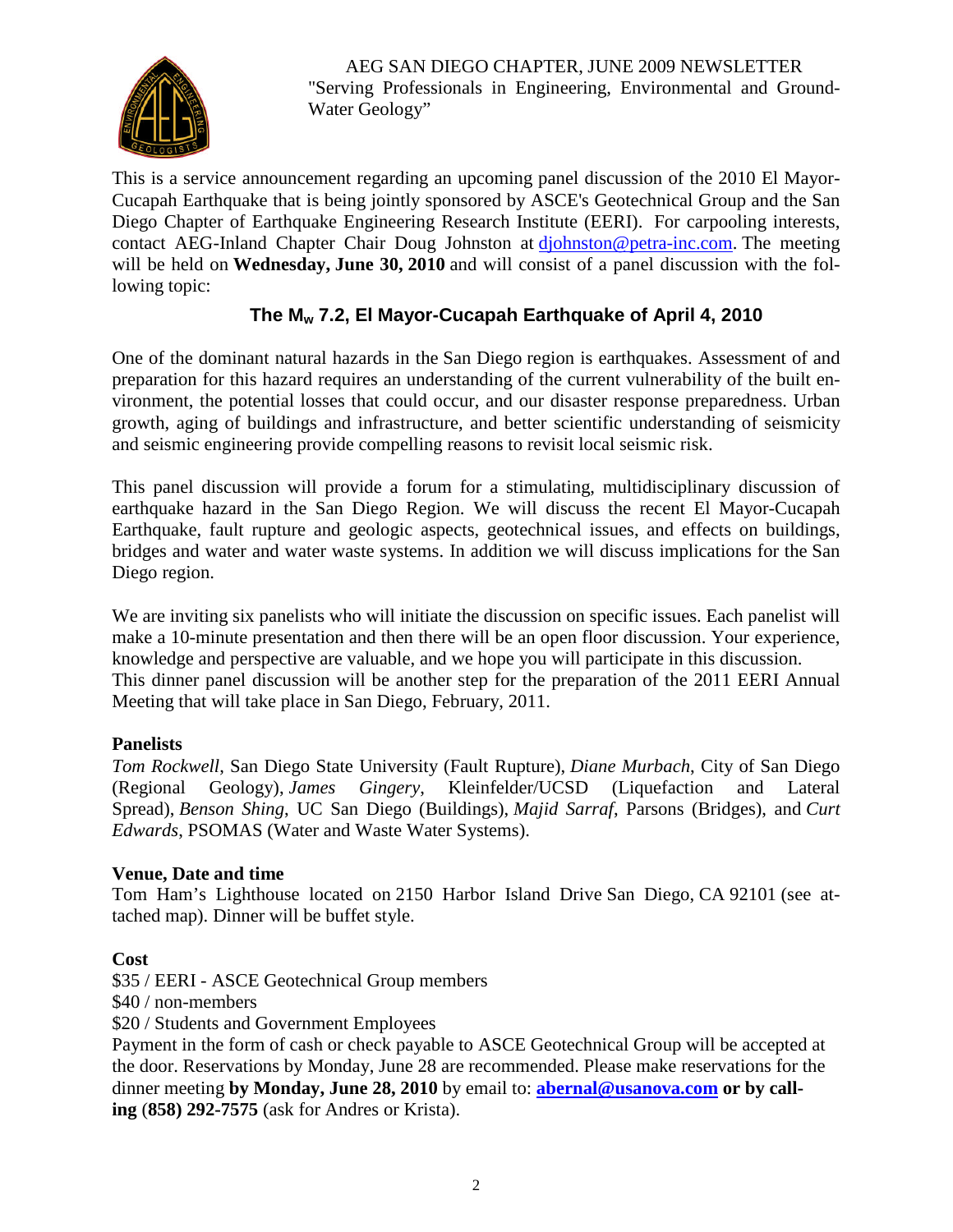

AEG SAN DIEGO CHAPTER, JUNE 2009 NEWSLETTER "Serving Professionals in Engineering, Environmental and Ground-Water Geology"

## **AEG SOUTHERN CALIFORNIA MEETING**

The Southern California AEG Section Meeting will be held July 14, 2010 at Victorio's Restaraunt in North Hollywood.

#### *Robert E. Tepel* will be presenting *"POLITICAL AND SCIENTIFIC CONSIDERATIONS IN THE REVIEW OF THE ALQUIST-PRIOLO EARTHQUAKE FAULT ZONING ACT OF 1972"*

Please visit their website <http://www.aegsc.org/> for details.

### **NEW CONSTRUCTION STORMWATER COMPLIANCE REGULATIONS**

The new compliance regulations go into effect July 1, 2010. Please visit State Water Resources Control Board webpage at http://www.swrcb.ca.gov/water\_issues/programs/stormwater/ for additional information. As described on page 1 of this newsletter, we would like to hold a meeting to host a panel to discuss the new Stormwater Compliance Regulations. We would appreciate any and all input from our members (and non-members too) who would like to organize and participate in such a meeting. Please feel free to contact Bob, Darren, or Dave with your comments/suggestions.

If you need a copy of this newsletter our would like to view an archive of San Diego Chapter newsletters you can log onto the San Diego Chapter AEG site at

#### **http://www.aegsc.org/chapters/extremesocal/**

## **AEG AND USEFUL LOCAL LINKS**

- Southern California Section AEG: <http://www.aegsc.org/>
- 
- San Diego Association of Geologists [http://www.sandiegogeologists.org](http://www.sandiegogeologists.org/)
- American Society of Civil Engineers,
- San Diego State University, Geology Department [http://www.geology.sdsu.edu](http://www.geology.sdsu.edu/)

• National AEG: <http://www.aegweb.org/>

San Diego Geotechnical Group [http://www.asce-sd.org/groups\\_geotech.asp](http://www.asce-sd.org/groups_geotech.asp)

**As a service to our members**, AEG San Diego welcomes job postings - either for open positions or jobs wanted. Please contact Darren Knight ([dknight@stgcx.com\)](mailto:dknight@stgcx.com) for information on advertising in this newsletter. The cost for an ad is \$15 per month